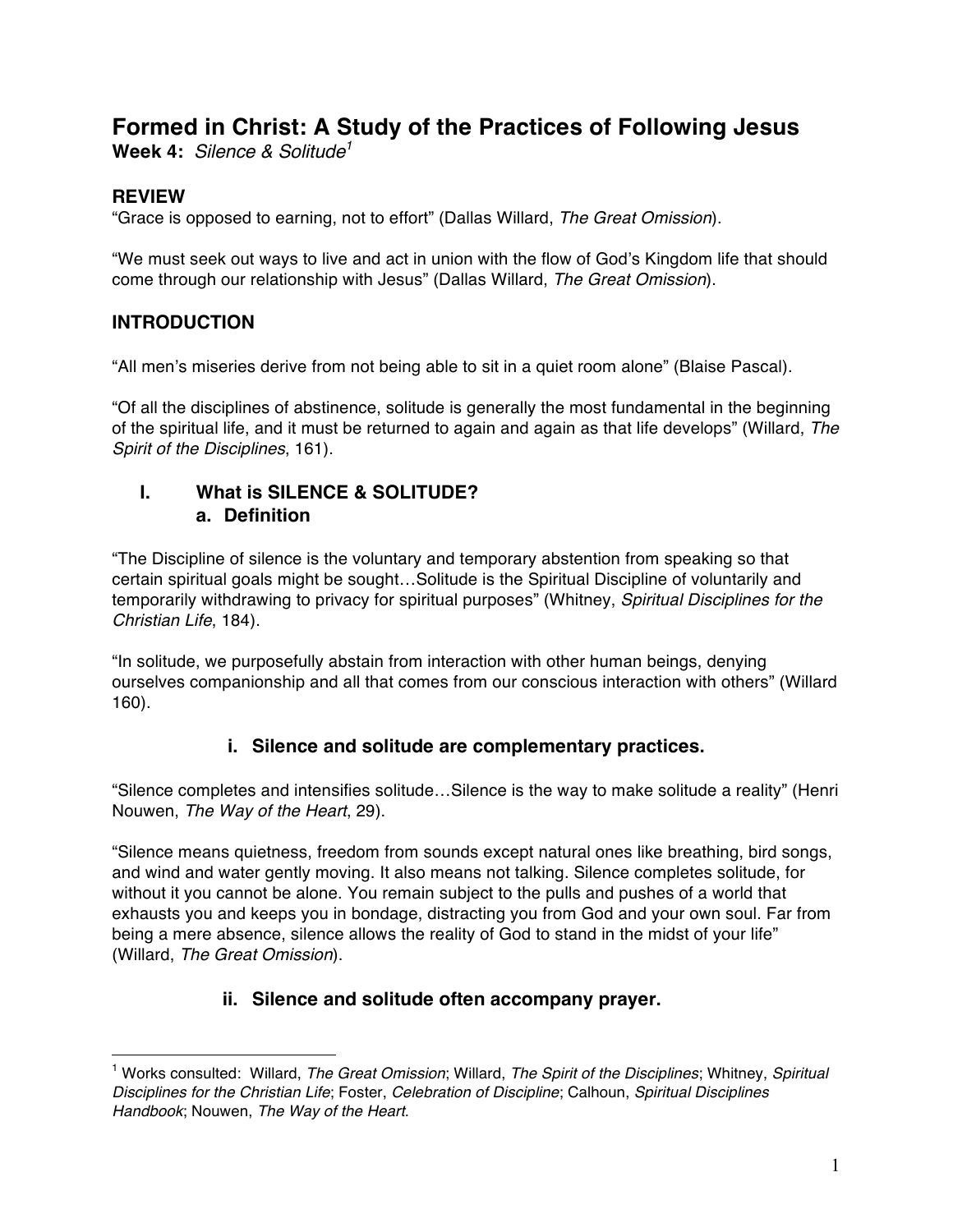"Solitude and silence can never be separated from the call to unceasing prayer" (Nouwen 53).

"The practice of solitude involves scheduling enough uninterrupted time in a distraction-free environment that you experience isolation and are alone with God. Solitude is a 'container discipline' for the practice of other spiritual disciplines" (Calhoun, *Spiritual Disciplines Handbook*, 111).

# **iii. Silence and solitude go hand-in-hand with fellowship & community.**

"Let him who cannot be alone be aware of community....Let him who is not in community beware of being alone" (Bonhoeffer, *Life Together*).

# **b. Prophets**

*"3 You keep him in perfect peace whose mind is stayed on you, because he trusts in you." (Isaiah 26:3)*

*"15 For thus said the Lord God, the Holy One of Israel,"In returning [or 'repentance'] and rest you shall be saved; in quietness and in trust shall be your strength."But you were unwilling, 16 and you said,"No! We will flee upon horses"; therefore you shall flee away;and, "We will ride upon swift steeds"; therefore your pursuers shall be swift." (Isaiah 30:15-16)*

*"25 The Lord is good to those who wait for him,to the soul who seeks him. 26 It is good that one should wait quietlyfor the salvation of the Lord. 27 It is good for a man that he bearthe yoke in his youth. 28 Let him sit alone in silencewhen it is laid on him;" (Lamentation 3:25-28)*

Elijah in 1 Kings 19:1-19

### **c. Psalms**

*10 "Be still, and know that I am God. I will be exalted among the nations, I will be exalted in the earth!" (Ps 46:10)*

*"1 For God alone my soul waits in silence; from him comes my salvation. 2 He alone is my rock and my salvation, my fortress; I shall not be greatly shaken." (Ps 62:1-2)*

### **d. Jesus**

#### Temptation in the Wilderness

*"12 The Spirit immediately drove him out into the wilderness. 13 And he was in the wilderness forty days, being tempted by Satan. And he was with the wild animals, and the angels were ministering to him." (Mark 1:12-13)*

#### Before preaching:

*"35 And rising very early in the morning, while it was still dark, he departed and went out to a desolate place, and there he prayed. 36 And Simon and those who were with him searched for him, 37 and they found him and said to him, "Everyone is looking for you." 38 And he said to them, "Let us go on to the next towns, that I may preach there also, for that is why I came out." 39 And he went throughout all Galilee, preaching in their synagogues and casting out demons." (Mark 1:35-39)*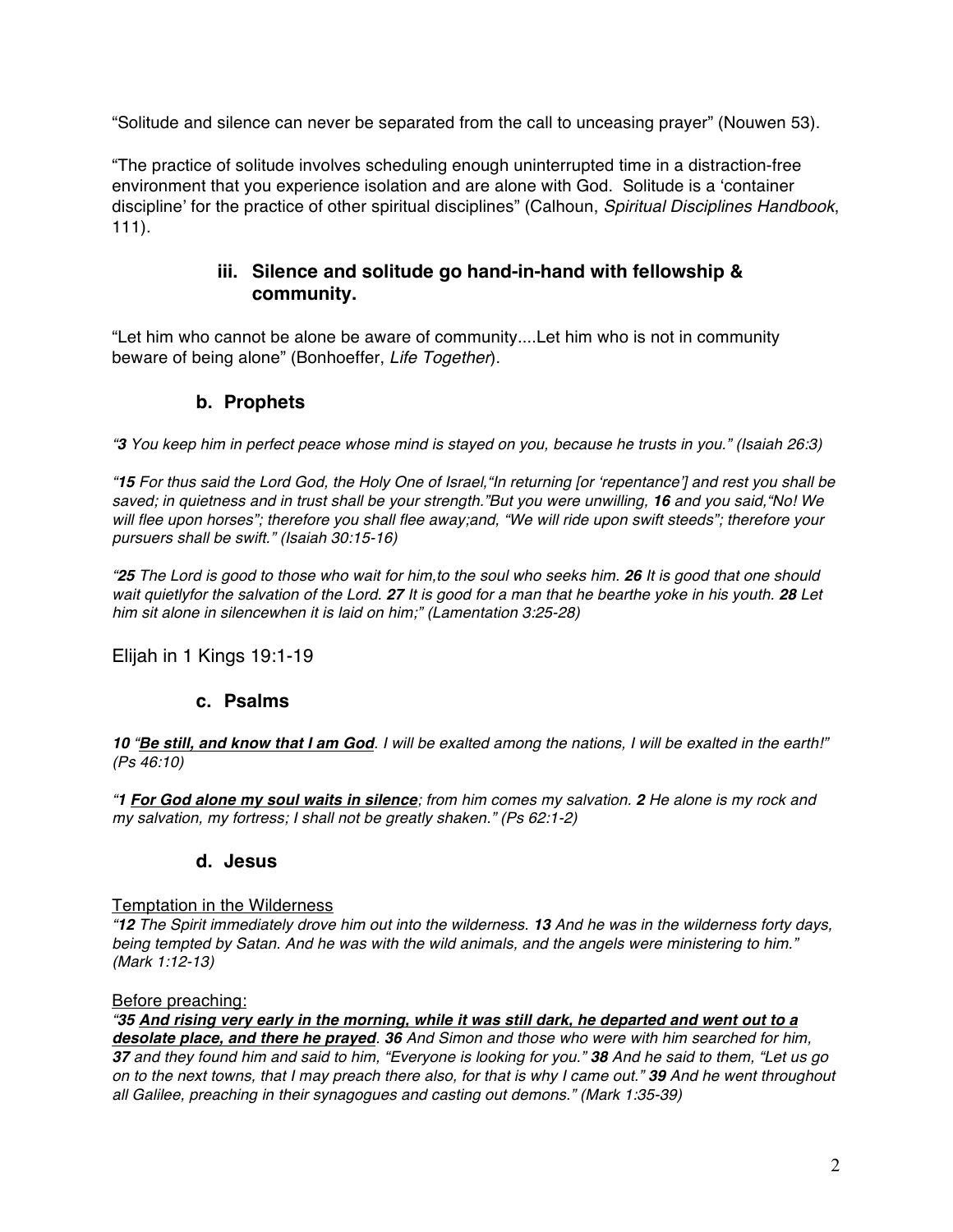#### After healing a leper:

*"12 While he was in one of the cities, there came a man full of leprosy. And when he saw Jesus, he fell on his face and begged him, "Lord, if you will, you can make me clean." 13 And Jesus stretched out his hand and touched him, saying, "I will; be clean." And immediately the leprosy left him. 14 And he charged him to tell no one, but "go and show yourself to the priest, and make an offering for your cleansing, as Moses commanded, for a proof to them." 15 But now even more the report about him went abroad, and great crowds gathered to hear him and to be healed of their infirmities. 16 But he would withdraw to desolate places and pray. (Luke 5:12-16)*

#### Before choosing the Twelve:

*"12 In these days he went out to the mountain to pray, and all night he continued in prayer to God. 13 And when day came, he called his disciples and chose from them twelve, whom he named apostles" (Luke 6:12-13)*

#### After feeding the five thousand:

*"22 Immediately he made the disciples get into the boat and go before him to the other side, while he dismissed the crowds. 23 And after he had dismissed the crowds, he went up on the mountain by himself to pray. When evening came, he was there alone" (Matthew 14:22-23)*

#### In the Garden of Gethsemane

*"38 Then he said to them, "My soul is very sorrowful, even to death; remain here, and watch with me." 39 And going a little farther he fell on his face and prayed, saying, "My Father, if it be possible, let this cup pass from me; nevertheless, not as I will, but as you will." 40 And he came to the disciples and found them sleeping. And he said to Peter, "So, could you not watch with me one hour? 41 Watch and pray that you may not enter into temptation. The spirit indeed is willing, but the flesh is weak." 42 Again, for the second time, he went away and prayed, "My Father, if this cannot pass unless I drink it, your will be done." (Matt 26:38-42)*

# **II. What are the challenges, difficulties, objections to practicing SILENCE & SOLITUDE?**

"In a noise-polluted world, it is even difficult to hear ourselves think let alone try to be still and know God. Yet it seems essential for our spiritual life to seek some silence, no matter how busy we may be. Silence is not to be shunned as empty space, but to be befriended as fertile ground for intimacy with God" (Susan Moto).

"Silence asks for patience and waiting. And both silence and waiting make us uncomfortable. They seem so unproductive. We can't tell if we are *doing* anything in them. So when we come upon silence, we fill it. We cram it with something else we can learn or do or achieve" (Calhoun 108).

"One of our main problems is that in this chatty society, silence has become a very fearful thing. For most people, silence creates itchiness and nervousness. Many experience silence not as full and rich, but as empty and hollow. For them silence is like a gaping abyss which can swallow them up. As soon as a minister says during a worship service, 'Let us be silent for a few moments,' people tend to become restless and preoccupied with one thought: 'When will this be over?' Imposed silence often creates hostility and resentment" (Nouwen 43).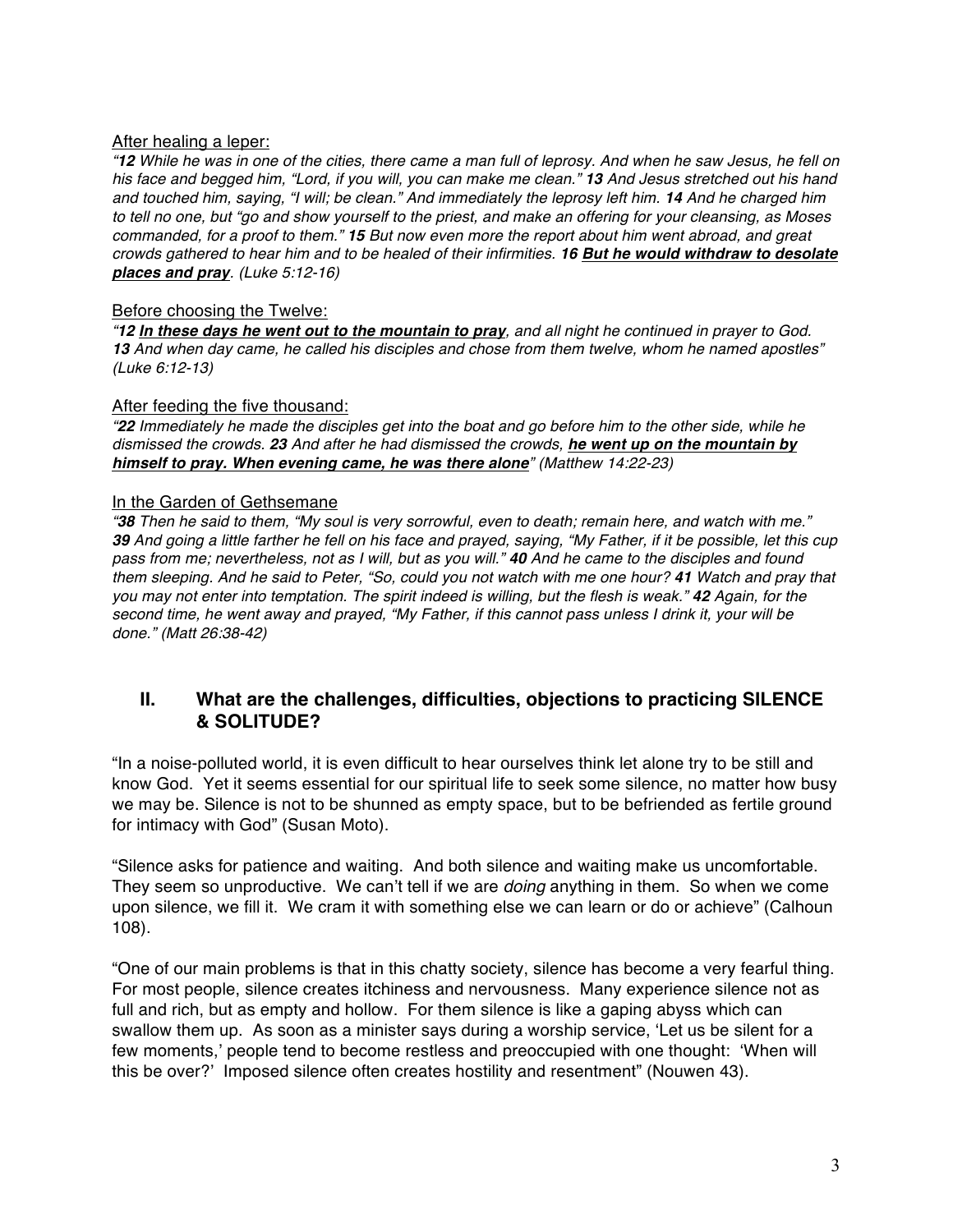"Loneliness is inner emptiness. Solitude is inner fulfillment" (Foster, *Celebration of Discipline*, 96).

"Silence is frightening because it strips us as nothing else does, throwing us upon the stark realities of our life" (Willard 163).

"We are so afraid of silence that we chase ourselves from one event to the next in order not to have to spend a moment alone with ourselves, in order not to have to look at ourselves in the mirror" (Bonhoeffer quoted in Calhoun 111).

"In quietness we often notice things we would rather not notice or feel. Pockets of sadness or anger or loneliness or impatience begin to surface" (Calhoun 108).

"Times of solitude can be sweet times, but they can also be dark times when God seems to remain withdrawn and silent. We seek the Lord, but he doesn't seem to show up…Don't be afraid of the darkness of solitude. Stay with God. The Light will eventually dawn" (Calhoun 113).

# **III. Why should we practice SILENCE & SOLITUDE?**

### **a. Practicing silence & solitude breaks the normal patterns into which we are locked (Rom 12:1-2).**

"Many well-meaning people, to give an example, cannot succeed in being kind because they are too rushed to get things done. Haste has worry, fear, and anger as close associates; it is a deadly enemy of kindness, and hence of love. If this is our problem, we may be greatly helped by a day's retreat into solitude and silence, where we will discover that the world survives even though we are inactive. There we might prayerfully meditate to see clearly the damage done by our unkindness, and honestly compare it to what, if anything, is really gained by our hurry. We will come to understand that for the most part our hurry is really based upon pride, selfimportance, fear, and lack of faith, and rarely upon the production of anything of true value for anyone" (Willard, *The Great Omission*).

### **b. Practicing silence & solitude creates space for other disciplines.**

"Solitude is a formative place because it gives God's Spirit time and space to do deep work" (Calhoun 112).

"Indeed, solitude and silence are powerful means to grace. Bible study, prayer, and church attendance, among the most commonly prescribed activities in Christian circles, generally have little effect for soul transformation, as is obvious to any observer. If all the people doing them were transformed to health and righteousness by them, the world would be vastly changed. Their failure to bring about the change is precisely because the body and soul are so exhausted, fragmented, and conflicted that the prescribed activities cannot be appropriately engaged in and by and large degenerate into legalistic and ineffectual rituals. Lengthy solitude and silence, including rest, can make them very powerful" (Willard, *The Great Omission*).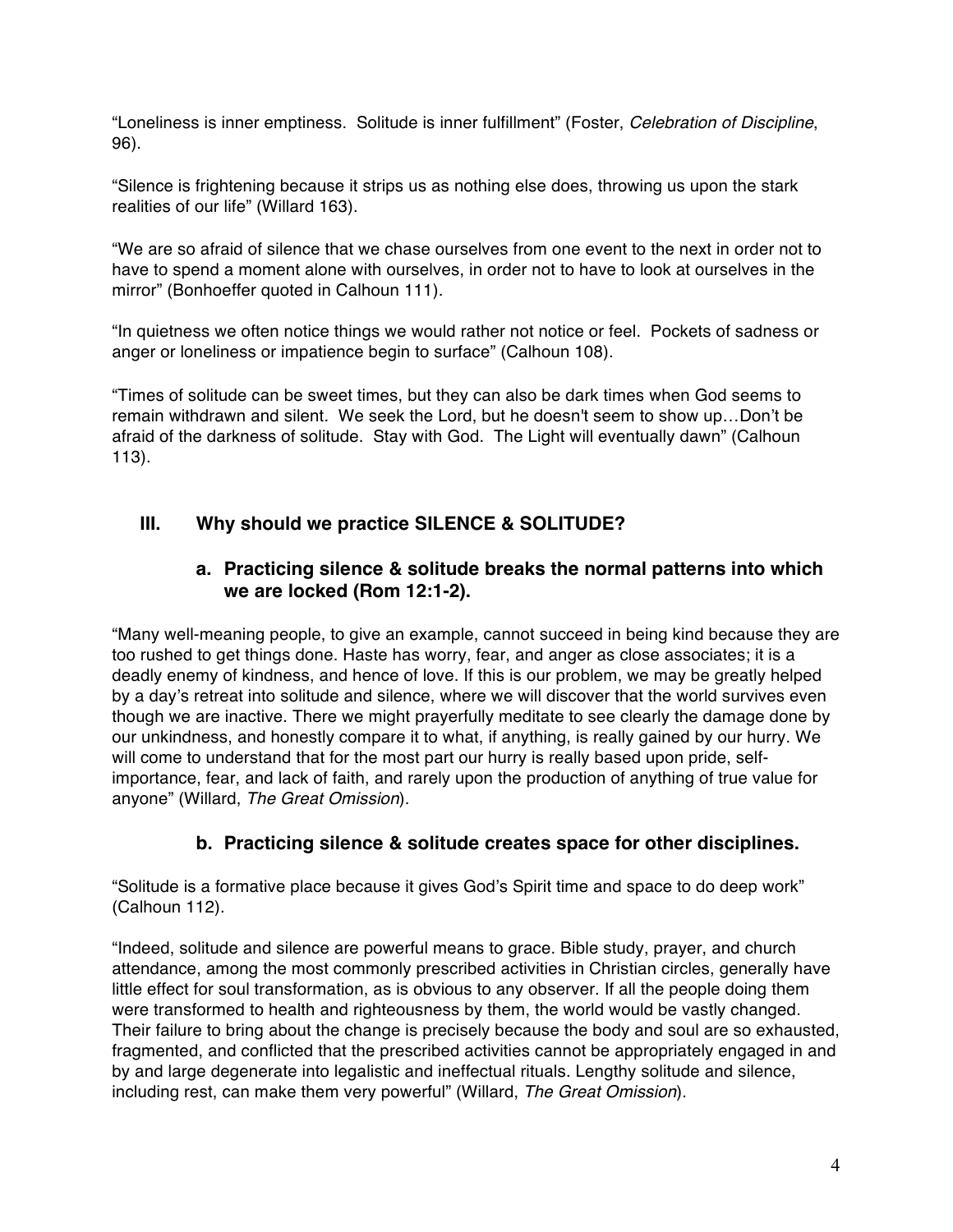### **c. Practicing silence & solitude exposes our hearts, our false self, and our idols.**

"Solitude is a terrible trial, for it serves to crack open and burst apart the shell of our superficial securities" (Louis Bouyer).

"Our identity, our sense of self, is at stake…The secular or false self is the self which is fabricated, as Thomas Merton says, by social compulsions. 'Compulsive' is indeed the best adjective for the false self. It points to the need for ongoing and increasing affirmation. Who am I? I am the one who is liked, praised, admired, dislike, hated or despised. Whether I am a pianist, a businessman or a minister, what matters is how I am perceived by my world. If being busy is a good thing, then I must be busy. If having money is a sign of real freedom, then I must claim my money. If knowing many people proves my importance, I will have to make the necessary contacts. The compulsion manifests itself in the lurking fear of failing and the steady urge to prevent this by gathering more of the same—more work, more money, more friends" (Nouwen 10-11).

"When my sense of self depends on what others say of me, anger is a quite natural reaction to a critical word. And when my sense of self depends on what I can acquire, greed flares up when my desires are frustrated" (Nouwen 11).

"This is not an open, blatant, roaring anger, but an anger hidden behind the smooth word, the smiling face, and the polite handshake. It is a frozen anger, and anger which settles into a biting resentment and slowly paralyzes a generous heart" (Nouwen 11).

"We run off at the mouth because we are inwardly uneasy about what others think of us" (Willard 165).

"One reason we can hardly bear to remain silent is that it makes us feel so helpless. We are so accustomed to relying upon words to manage and control others. If we are silent, who will take control? God will take control, but we will never let him take control until we trust him. Silence is intimately related to trust" (Foster 100-101).

"A frantic stream of words flows from us because we are in a constant process of adjusting our public image. We fear so deeply what we think other people see in us that we talk in order to straighten out their understanding" (Foster 101).

"Silence is one of the deepest Disciplines of the Spirit simply because it puts the stopper on all self-justification" (Foster 101).

"In not speaking, we resign how we appear (dare we say, how we *are?*) to God. And that is hard" (Willard 165).

"In solitude I get rid of my scaffolding" (Nouwen 15).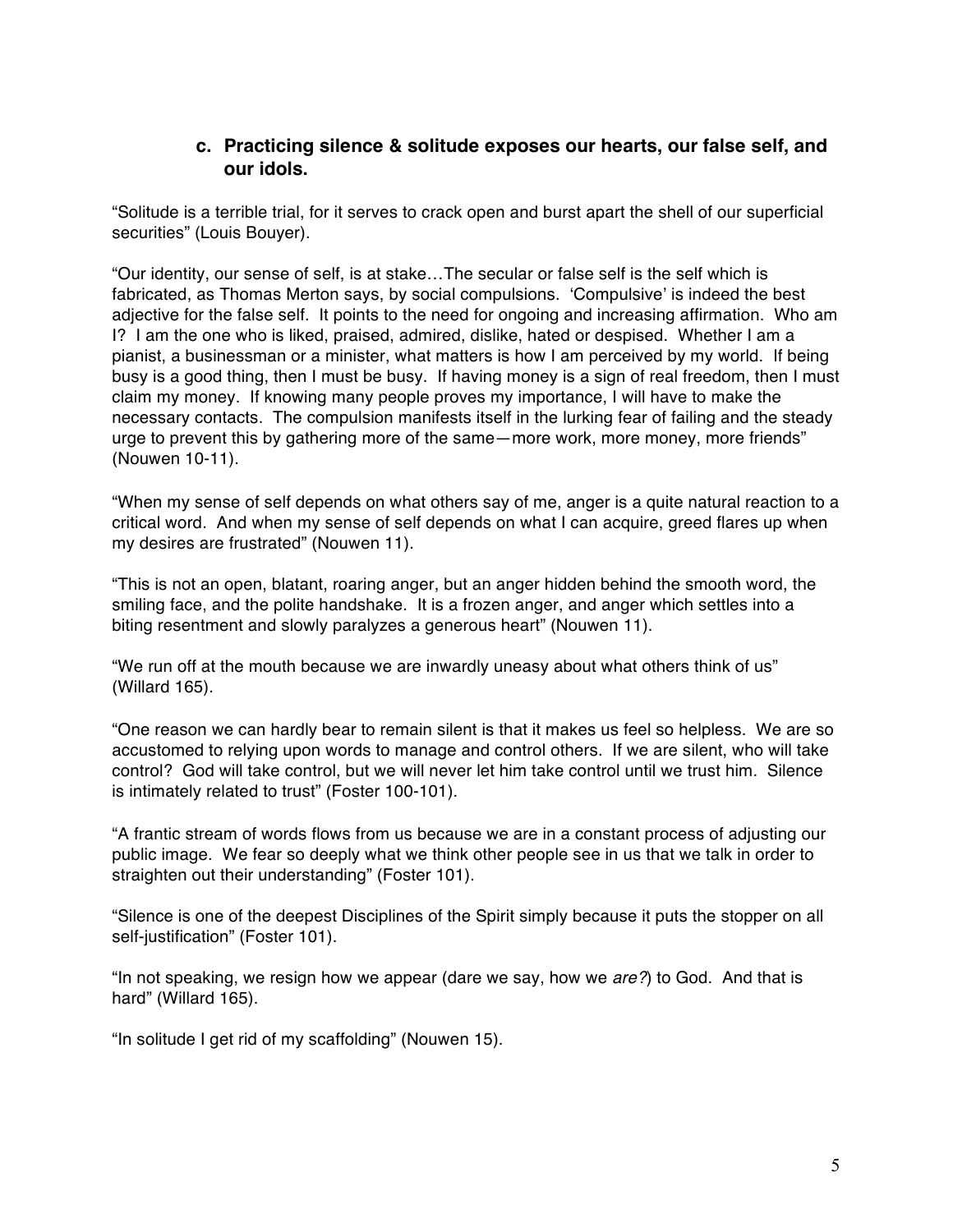"Solitude is the place of the great struggle and the great encounter—the struggle against the compulsions of the false self, and the encounter with the loving God who offers himself as the substance of the new self" (Nouwen 14).

# **d. Practicing silence & solitude brings us in touch with our true identity in Jesus, i.e. that we are beloved by God.**

"We enter into solitude first of all to meet our Lord and to be with him and him alone. Our primary task in solitude, therefore, is not to pay undue attention to the many faces which assail us, but to keep the eyes of our mind and heart on him who is our divine savior. Only in the context of grace can we face our sin; only in the place of healing do we dare show our wounds; only with a single-minded attention to Christ can we give up our clinging fears and face our own true nature" (Nouwen 17).

"We can only survive solitude if we cling to Christ there. And yet what we find of him in that solitude enables us to return to society as free persons" (Willard 161).

"Solitude with God was a way Jesus remained in touch with his true identity in God" (Calhoun 112).

# **e. Practicing silence & solitude enables us to love others.**

"What becomes visible here is that solitude molds self-righteous people into gentle, caring, forgiving persons who are so deeply convinced of their own great sinfulness and so fully aware of God's even greater mercy that their life itself becomes ministry" (Nouwen 22).

"In a world that victimizes us by its compulsions, we are called to solitude where we can struggle against our anger and greed and let our new self be born in the loving encounter with Jesus Christ. It is in this solitude that we become compassionate people, deeply aware of our solidarity in brokenness with all of humanity and ready to reach out to anyone in need" (Nouwen 25).

- i. By teaching us how to listen to, observe, and pay attention to others.
- ii. By not being controlled by (or controlling) others.
- iii. By disciplining our speech.

# **IV. How can we begin to practice SILENCE & SOLITUDE?**

- **a. Choose a consistent time of day & place that is QUIET.**
- **b. Start with 10-15 minutes every day. Set a timer so you're not constantly looking at the clock.**
- **c. Begin with a short prayer asking God to be with you.**